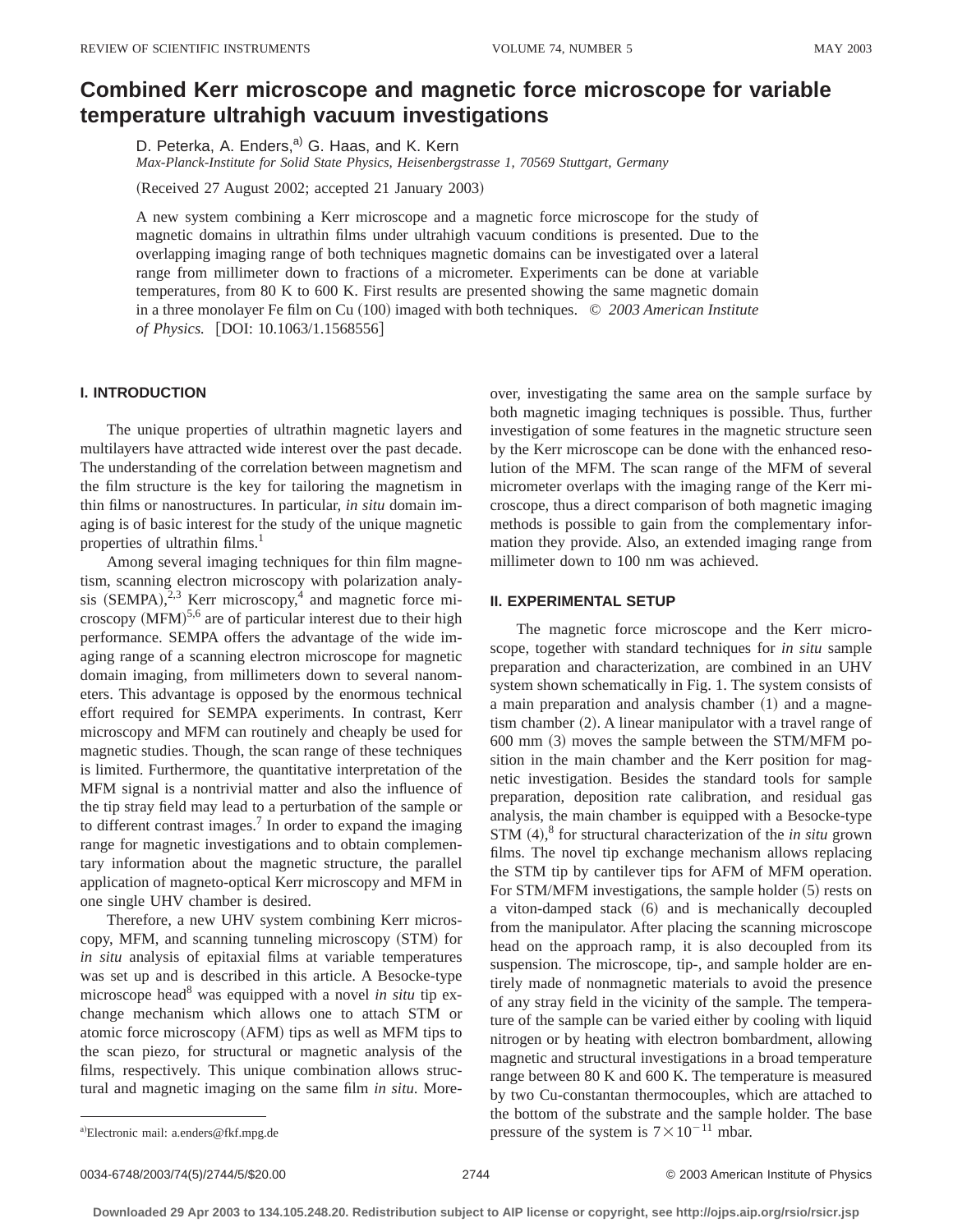

FIG. 1. The UHV system.  $(1)$  main chamber,  $(2)$  magnetism chamber,  $(3)$ long travel range manipulator, (4) STM/AFM/MFM microscope head, (5) sample holder, (6) viton stack, (7) MOKE window, (8) Kerr microscope, (9) optical microscope,  $(10)$  manipulator for the scanning microscope, and  $(11)$ microscope mount.

The end of the magnetism chamber is only slightly bigger than the sample holder and fits in the gap between the pole pieces of an external electromagnet. Magnetic fields of up to 0.2 T in polar and in-plane directions of the sample can be applied. The magnetism chamber is equipped with a window (7) designed to accommodate the objective of the Kerr microscope  $(8)$ , thus allowing a working distance of  $\leq$  2 mm.

Combined Kerr microscopy and MFM is made possible by a second optical microscope  $(9)$  at the MFM position. Specific features seen on the sample surface by the Kerr microscope, e.g., scratches, can be recognized by this second optical microscope. Using such features as markers, the MFM tip can be guided to the desired position on the surface with a precision of  $\leq 100 \mu$ m. This allows one to zoom in on sample areas previously imaged with the Kerr microscope.

Next, the design of the beetle-type STM/MFM with its novel *in situ* tip exchange mechanism and the setup for *in situ* Kerr microscopy are described in detail.

## **A. In situ magnetic force microscope with exchangeable tip**

A schematic of the MFM microscope head and the exchangeable tip holder is shown in Figs.  $2(a)$  and  $2(b)$ , respectively. The microscope head is based on a beetlelike STM.<sup>8</sup> In this design the microscope is approached to the sample by three outer piezos moving on a helical ramp by a slip–stick motion.<sup>9</sup> The instrument is picked up by a suspension tube (I) which is attached to a  $x-y-z-\varphi$  translator  $\lceil (10)$  in Fig. 1]. *In situ* MFM requires cantilever deflection measurement compatible with UHV and bakeable up to 150 °C. The MFM/AFM used in this work operates with  $Si<sub>3</sub>N<sub>4</sub>$  piezoresistive cantilevers with a typical force constant of 20  $N/m$ .<sup>10</sup> Cantilever deflections due to tip–sample interaction result in the change of the electrical resistance of the cantilever and



FIG. 2. (a) Beetle-type microscope head with socket for the tip,  $(b)$  exchangeable tip holder; the attachment of the AFM tip to the tip holder is shown enlarged, and (c) the tip holder is attached to the scan piezo by plugging in the chinch connector and rotating the microscope head to tighten the thread.  $(1)$  Electrical contact,  $(2)$  Ti body,  $(3)$  spring contact,  $(4)$  Ti nut,  $(5, 8, 10)$  Macor spacer,  $(6)$  female contact with inner thread,  $(7)$  Ti pin,  $(9)$ Ti contact with thread,  $(11)$  Ti body, and  $(12)$  piezoresistive cantilever with contact pads.

can easily be measured with a Wheatstone bridge. Thus, no optical or other alignment, which can conveniently be done in ambient systems but is difficult to realize under  $UHV$ ,  $11-13$ is necessary. Therefore, tip replacement is also relatively easy.

Here, we describe the new design of the *in situ* tip exchange mechanism. The mechanical and electrical connections between the scan piezo of the microscope head in Fig.  $2(a)$  and the tip holder in Fig.  $2(b)$  were inspired by a common audio stereo jack (cinch connector). The tip holder is equipped with a  $Ti$  pin  $(7)$  and an outer  $Ti$  contact with thread  $(9)$ . Both contacts are electrically insulated from each other by macor spacers  $(8, 10)$ . The female counterpart on the bottom end inside the scan piezo of the microscope head consists of a  $Ti$  contact with inner thread  $(6)$  and a spring contact  $(3)$ . Both parts are wired to a socket to allow output of the electrical signals. In order to attach the tip holder to the microscope head, the tip holder is simply plugged into the opening  $(6)$ , followed by a half turn of the microscope head to tighten the screw mechanism. Thus, mechanical stability is enhanced substantially as is necessary for the excitation of self-oscillation of the cantilever in noncontact mode AFM and MFM. Pin  $(7)$  and contact spring  $(3)$ , as well as contacts  $(9)$  and  $(6)$ , establish the electrical connection.

The cartridge containing the piezoresistive cantilever and contact pads for electrical connection is clamped on the bottom of the tip holder  $(12)$ , as shown more detailed at the bottom of Fig.  $2(b)$ . The piezoresistive cantilever is mounted at the front end of a thin ceramics chip (white). The cantilever is electrically connected to the contact pads on both sides of the ceramic chip. Clamping the cartridge establishes the electrical connection of the contact pads to the Ti body and the spring clamp, and thus to the cinch connector. The cartridge can be replaced by a tunneling tip, which is then mounted to the Ti body  $(11)$  directly. The scan piezo itself has to be large enough to accommodate the connector for the tip holder. With the scan piezo used a scan range of 10  $\mu$ m×10  $\mu$ m can be achieved.

The tip exchange is schematically shown in Fig.  $2(c)$ . Spare tips are stored *in situ* in a probe stock (III), which can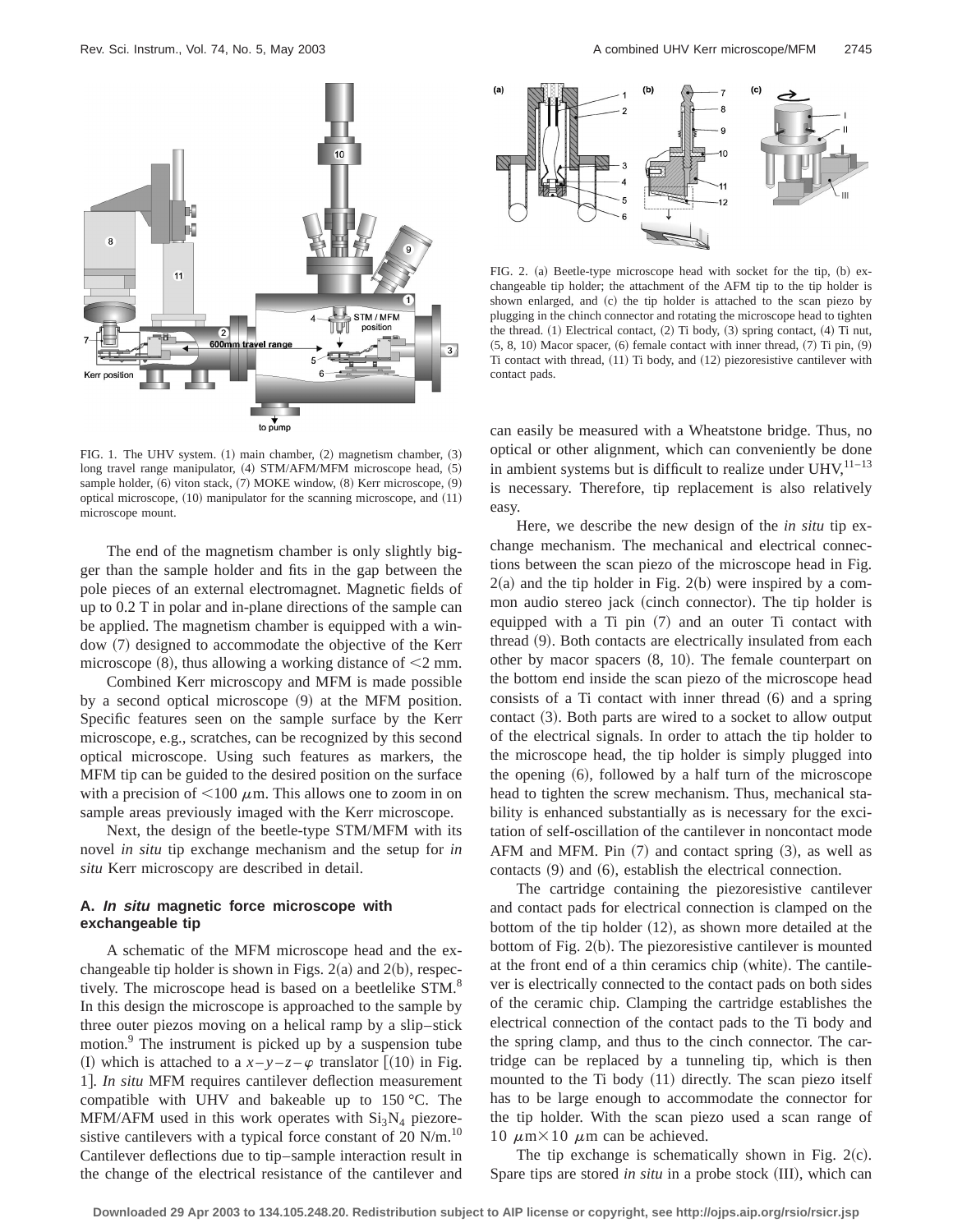be moved by a rack and pinion linear manipulator. After positioning the tip below the microscope head  $(II)$ , the microscope is lowered to pick up the tip holder and to establish the mechanical and electrical connections. With a half turn of the microscope head by the microscope suspension  $(I)$ , the screw joint is tightened to improve the stiffness of the mechanical connection.

For magnetic imaging, the piezolever tips were coated with 30 nm Co and passivated with 5 nm Au in a different chamber. Prior to loading into the UHV system the tips are magnetized along the tip normal and outgassed in the load lock. For noncontact AFM/MFM operation the frequency modulation technique introduced by Albrechts *et al.*<sup>14</sup> is used. The cantilever is driven at its eigenfrequency at constant amplitude. Changes in its vibration frequency due to changes in the force gradient acting on the tip are detected. These force gradients are mainly due to van der Waals interactions for tip–sample distances in the nm range or magnetic forces (or electrostatic forces) for distances in the order of 100 nm.

Magnetic images can be recorded in two different ways: (i) The slope between sample and imaging plane is determined first by taking a line scan in *x* and *y* directions outside the area of interest with the tip approached to the surface. Then, during imaging, the feedback loop is switched off and the tip is somewhat retracted. Scanning in constant height mode is now realized by following this estimated slope. The measured shift in the resonance frequency is translated by a band-pass filter and a phase comparator into a phase shift signal and represents the force gradient of the long ranging magnetic force. (ii) The oscillating tip scans across the sample surface with the frequency shift kept constant by the feedback loop. In this mode, the obtained height  $(z)$  signal represents the surface of constant force gradient. An additional voltage  $(0-10 \text{ V})$  has to be applied to the electrically insulated sample to stabilize the servoloop and to avoid snapping in of the tip.

#### **B. In situ Kerr microscopy**

Only a few approaches have been done in the past to adapt Kerr microscopy to UHV systems. For instance, an *in situ* Kerr microscope with a high-pressure mercury lamp as an illumination source and a long distance microscope for sample imaging has been built by Kirschner *et al.*<sup>15</sup> A somewhat different approach was used by Vaterlaus *et al.*<sup>16</sup> where a scanning Kerr Microscope was realized using a highly focused laser diode.

The Kerr Microscope developed in this work is based on a commercially available Zeiss polarization microscope, $1/$ which is known to give excellent magnetic contrast but was applied so far only to ambient systems. The microscope is equipped with a Nikon microscope mount<sup>18</sup> and attached to a solid tripod directly on the chamber to improve the image stability  $(11)$  in Fig. 1. This flexible joint allows easy optical alignment, removal of the microscope for chamber bake outs, and replacement by an optical bench for conventional magneto-optical Kerr effect (MOKE) measurements. To image domains, the microscope is lowered by its mount until



FIG. 3. The design of the UHV window for Kerr microscopy allows for objective-sample distances of  $2$  mm.  $(1)$  Laser beam,  $(2)$  objective of the microscope, (3) window-chamber-joint, (4) strain-free quartz glass window,  $(5)$  sample,  $(6)$  magnet yoke, and  $(7)$  UHV chamber.

the objective lens is just above the flat bottom of the window of the magnetism chamber, as shown in Fig. 3. The particular design of the window allows one to operate at a minimum sample–lens distance and to use microscope objectives with a working distance as short as 2 mm!

For magnetic imaging with the Kerr microscope, the sample has to be transferred *in situ* into the magnetism chamber — a nonmagnetic stainless-steel cuboid welded to a DN100CF flange and mounted at the end of the chamber. This chamber is only 50 mm wide and fits between the iron yoke of an external electromagnet. Magneto optics is done on the sample through a specially designed viewport<sup>19</sup> allowing a short working distance between the objective of the microscope and the sample surface  $(Fig. 3)$ . A distortion-free and strain-free quartz glass tube with a molybdenum quartz seal is welded to a stainless-steel adapter  $(3)$  on the magnetism chamber. On the flat bottom of the window, an antireflective coating<sup>20</sup> was deposited to avoid image quality loss due to backscattered light from the window itself.

To reach high optical resolution, a setup suggested by Hubert was adopted.<sup>4</sup> The illumination source, the polarizer, and analyzer mounts as well as the support was adapted to fit the needs of Kerr microscopy and the UHV apparatus. The beam splitter has been replaced by a Berek prism. Glan-Thompson polarizers were used to achieve an extinction ratio of less than  $2 \times 10^{-5}$ . A 1 W Ar-ion laser is used as a light source to supply monochromatic, stabilized, high intensity illumination. By using a laser instead of commonly used high-pressure mercury lamps<sup>15</sup> problems with limited stability and lifetime were eliminated. The laser light is coupled into a 200  $\mu$ m quartz–quartz multimode optical fiber (MMF) with a numerical aperture of  $NA = 0.20$ . Because of the small diameter of the light beam, no aperture stop is needed. Speckle patterns in the image due to interference effects of the coherent light are removed by mechanically agitating several meters of the MMF at its eigenfrequency of the order of  $\sim$ 100 Hz.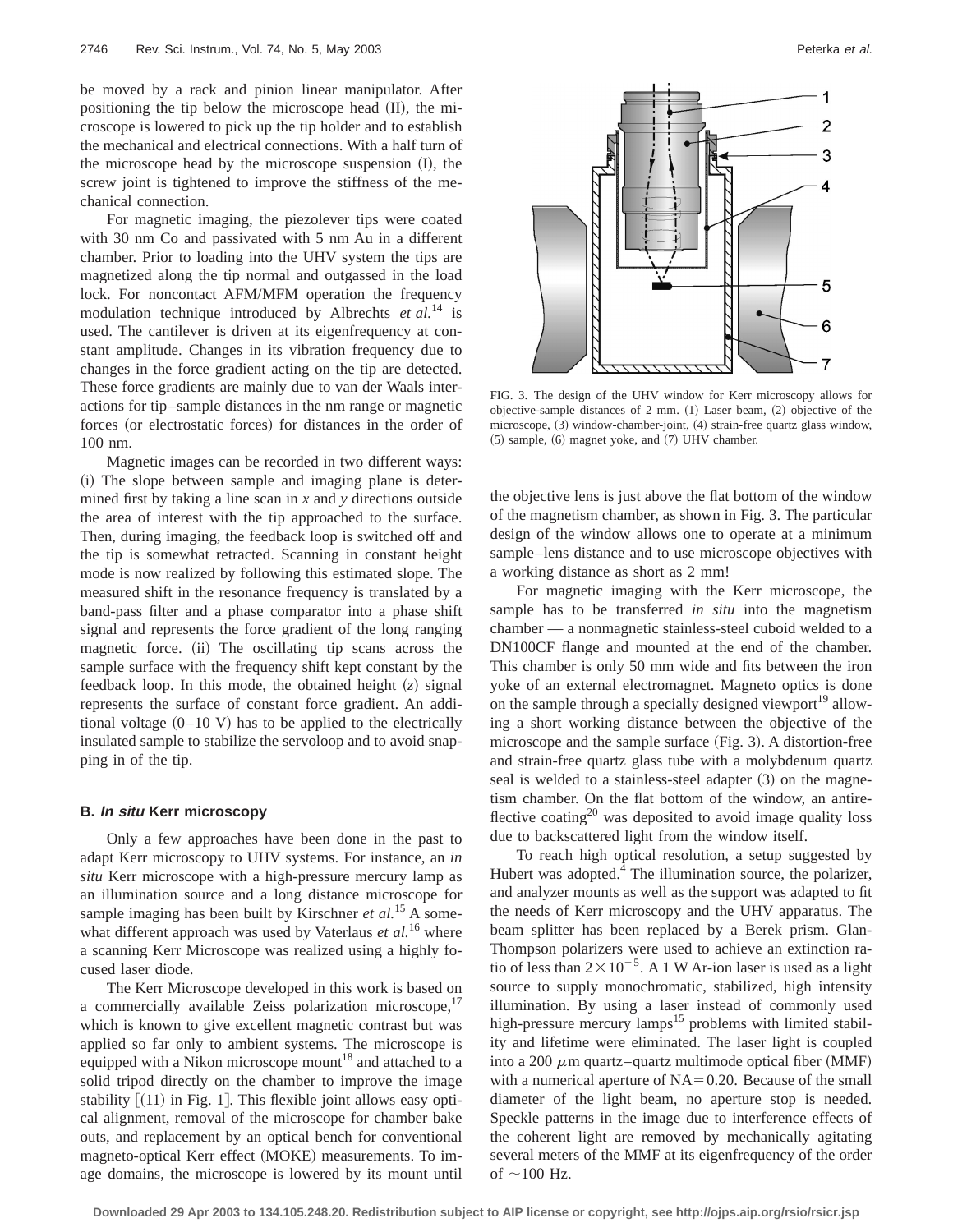To attain uniformly illuminated high-quality Kerr images of the specimen with homogeneous extinction across the entire field of view, well-adjusted reflection Köhler illumination is necessary. This is easily achieved by optimizing the MMF tip position *along* the optical axis of the microscope. On the other hand, the position of the image of the light guide within the objective back focal plane, and thus the angle and direction of incidence of the light onto the surface, is adjusted by moving the MMF tip *perpendicular* to the optical axis. All lateral and angular alignments of the fibre exit with respect to the microscope are carried out by micrometer screws. Adjustment of internal lenses, as needed with Kerr microscopes using a slit aperture diaphragm<sup>4</sup> is not needed.

The angle of incidence can be varied between  $0^{\circ}$  and 15°, making possible longitudinal, polar, and transversal Kerr geometries. A long-distance objective lens with a magnification of mag=16 $\times$  and NA=0.2 is mostly used. With this setup an optical resolution of approximately 1  $\mu$ m is reached. Images of  $400\times300 \ \mu \text{m}^2$  were captured with a charge coupled device  $(CCD)$  camera.<sup>21</sup> Data acquisition with a maximum repetition rate of 5 s/image was done by a real-time digital image processor.<sup>22</sup>

## **III. RESULTS**

To demonstrate the capability of the combined Kerr microscope/Magnetic force microscope, as-grown magnetic domains of 3 ML Fe on  $Cu(001)$  were investigated. The film was grown at 130 K by molecular beam epitaxy and imaged at the same temperature. MFM images were obtained in the constant height mode following the slope of the sample surface determined prior to the image acquisition. The MFM images in Figs.  $4(b)$ – $4(e)$  correspond to the shift of the cantilever oscillation frequency during scanning.

Before film preparation the  $Cu(001)$  single crystal substrate was cleaned by different cycles of  $500 \text{ eV} \text{ Ar}^+$  -ion sputtering followed by annealing up to 830 K, as described in Ref. 23. The final annealing was done at 650 K, followed by controlled cooling-down to RT with a rate of 2 K/s. This procedure was found to maximize the terrace width. $^{24}$  The surface quality was checked afterward by STM. Fe was evaporated from a high-purity Fe rod by electron beam heating. The deposition rate of 0.4 ML/min was calibrated by STM and kept constant during evaporation by manually adjusting the acceleration voltage.

Three monolayers  $(MLs)$  of Fe on Cu $(001)$  show an easy axis of magnetization perpendicular to the sample surface.<sup>25</sup> At this low growth temperature of 130 K, a multidomain pattern, as shown in the Kerr image in Fig.  $4(a)$ , is developed in the film.26 The dark/bright contrast is due to magnetic domains of opposite magnetization perpendicular to the plane. The Kerr images in Figs.  $4(a)$  and  $4(f)$  are taken without background subtraction. Thus, defects on the sample surface are visible and marked by white arrows in the images. These defects are used to guide the MFM tip to the desired region on the sample surface under the control of the second optical microscope. The same magnetic domain, as highlighted in the Kerr image in Fig.  $4(a)$ , can be found by MFM



FIG. 4. The same magnetic domain imaged under UHV by  $[(a)$  and  $(f)]$ Kerr microscopy and  $[(b)–(e)]$  MFM. Changes in the domain configuration caused by the dipolar field of the MFM tip can be traced by the Kerr microscope afterward  $(f)$ . From  $(b)$  to  $(e)$ , the MFM tip was approached in 20 nm steps.

and is further investigated with the enhanced resolution of the MFM [Fig.  $4(b)$ ]. The domain wall separating two regions of perpendicular magnetization is clearly visible in the center of the image in Fig.  $4(b)$ .

After acquisition of the MFM image in Fig.  $4(b)$  the distance between the sample and MFM tip was gradually reduced by 20 nm steps  $|Figs. 4(b)-4(e)|$ . With decreasing distance, the dipolar field of the magnetic tip became strong enough to drag the domain wall during scanning. The MFM image in Fig.  $4(c)$  already shows the domain wall slightly displaced toward the left-hand side border of the image. Finally, in Fig.  $4(e)$  the domain is driven out of the imaged region. The Kerr image in Fig.  $4(f)$  subsequently taken after the MFM studies on the same spot, clearly shows these alterations. Again, this area was found by characteristic features on the sample surface. Also visible in Fig.  $4(f)$  are other changes in the domain pattern due to previous MFM scans on different positions.

The magnetic signal in Figs.  $4(b) - 4(e)$  corresponds to a cantilever frequency shift of 50 mHz due to the magnetic interaction with the 3 MLs thin Fe film. The signal is mainly limited by the spring constant of the cantilever. Improvements will be achieved by using tips of smaller spring constant. The lateral resolution of the MFM is determined on the 180° domain wall of a iron whisker and found to be better than 150 nm.

In conclusion, a combined Kerr microscope and MFM for *in situ* domain imaging was described. The shown ex